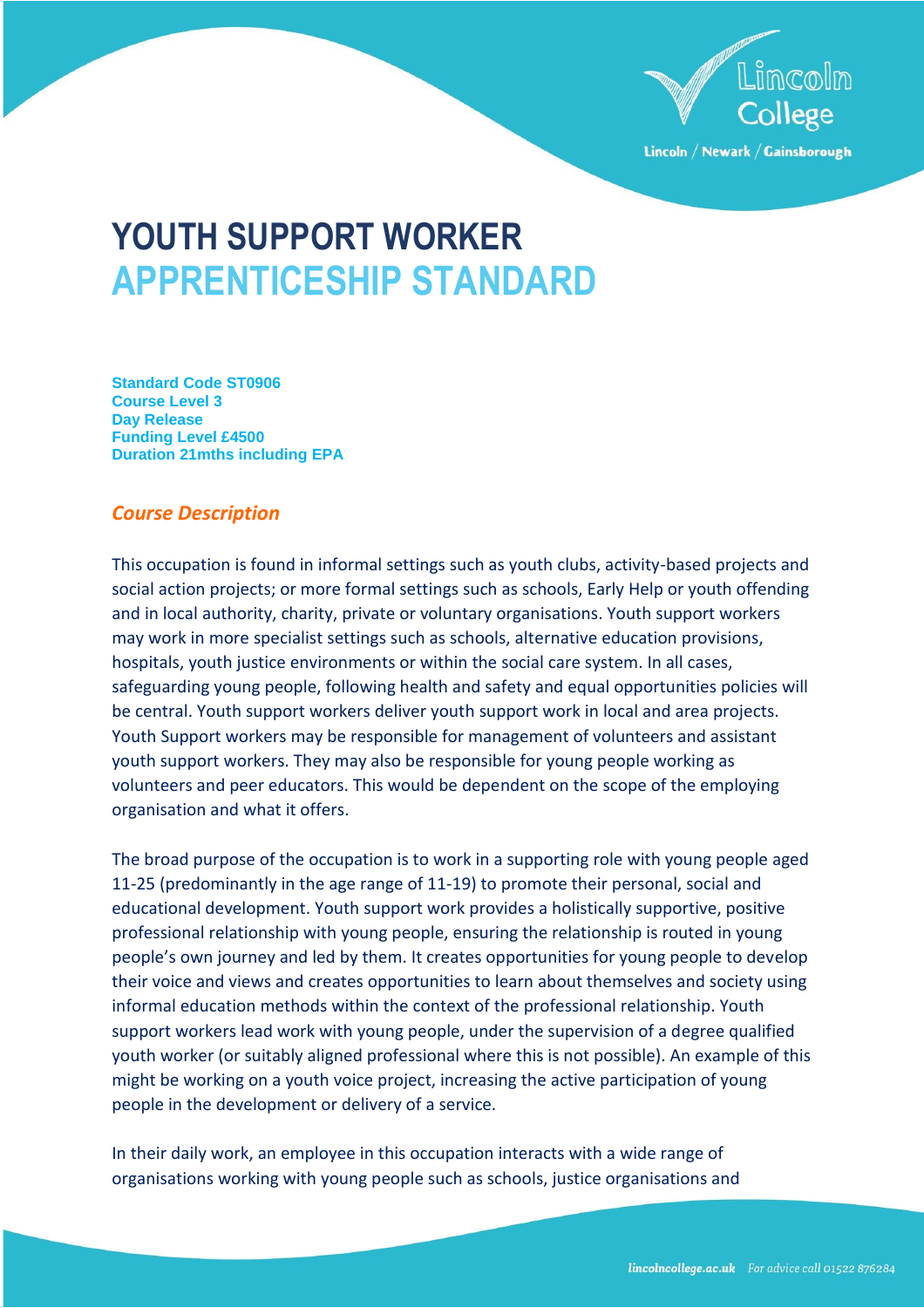community organisations. They may work with a range of professionals including youth workers, teachers, social workers, police, youth offending officers, local government officials and health professionals. As a youth support worker they may be working inside in specific environments like youth centres, hospitals, community based projects or schools, youth support workers often work unsociable hours, including evenings and weekends and sometimes outside in all weathers undertaking detached or outreach work.

An employee in this occupation will be responsible for planning and delivering youth support work in local and area projects. Youth support workers may work on national projects (such as youth parliament) alongside professional youth workers. Youth support workers will be responsible for the planning and delivery of programmes and projects of youth support work with young people, and leading sessions. They may be responsible for management of sessional staff, volunteers and assistant youth support workers. They may also be responsible for young people working as volunteers, trainees or peer educators. This would depend on the nature of the employing organisation and what it offers. They will be supported to develop in this role by a qualified youth worker (or aligned professional) through management and supervision.

# *Off the Job Training*

A key requirement of an Apprenticeship is Off-the-job training. This must make up at least 20% of the apprentice's contracted hours, over the total duration of the apprentice's planned training period. Off-the-job training must be directly relevant to the apprenticeship standard and must take place within the apprentice's normal working hours.

The new learning must be documented and reflected on through the Learner Journal on their e-portfolio.

# *Entry Requirements*

The Apprentice will need to be in a relevant role and show a willingness to undertake the knowledge, skills and behaviours required. They will also need to have Level 2 Maths and English (GCSE at Grade 4/C or above or equivalent) or be prepared to attend a block study period for Maths and English if this is required. The apprentice will need to have complete a DBS check in line with local and organisational safer recruitment guidelines.

Apprentices may be required to attend an interview and undertake relevant skills assessments.

Once they have been accepted on to the programme all apprentices will be required to attend a Lincoln College Induction. Apprentices will require access to a tablet/computer to access their e-portfolio.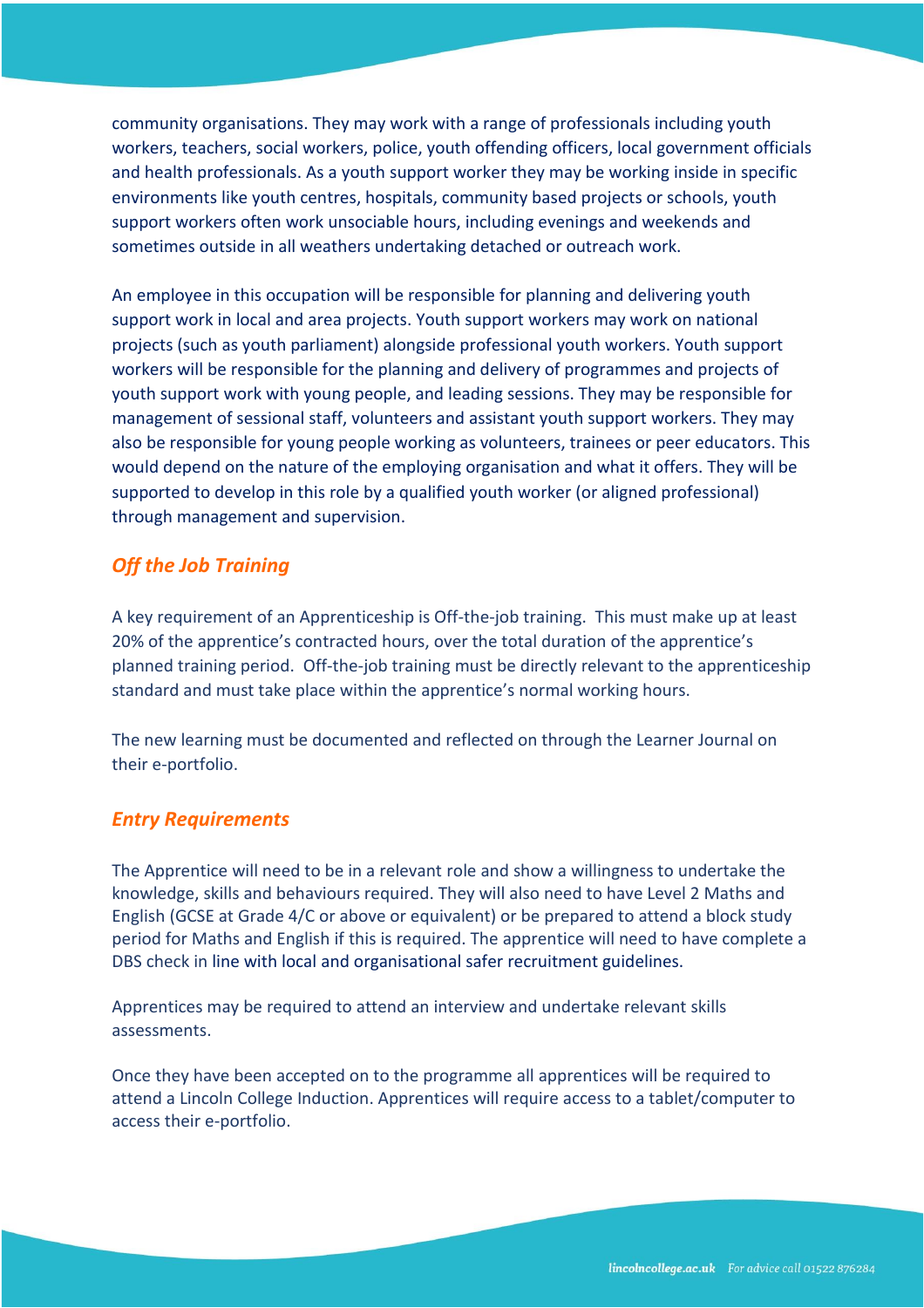# *Knowledge, Skills and Behaviours*

## **KNOWLEDGE**

- Methods to build trust and rapport, with diverse groups of young people.
- Group work theory and its application in work with young people.
- Local and national factors that impact on young people i.e. social, environmental, economic, political.
- Local community networks and ways in which young people might become involved.
- Partnership and multi-agency working.
- Communication techniques including verbal, written and electronic.
- Places and spaces that professional youth support work might happen and how approaches might differ dependent on context, environment and/or young person.
- Key reflective practice models that can be used in youth support work practice and their impact.
- Critical reflection, and how to use it in practice to enhance continuous professional development for youth support work.
- Professional approaches to informal education with individuals and groups in different settings.
- Youth support work planning, monitoring and evaluation methods and how these are applied in practice.
- Methods for evaluating and recording youth work sessions and how these are applied in practice.
- What is meant by values and beliefs and why it is important to encourage young people to explore these.
- Different contexts, including cultural, social and political perspectives operating within young people's communities and wider society.
- Methods for encouraging and enabling young people to participate in an inclusive manner.
- Article 12 of the United Nations Convention on the Rights of the Child in youth work settings.
- Approaches for increasing active participation and creating opportunities for youth voice and leadership.
- Professional obligations regarding administration, recording and management of data i.e. GDPR.
- Current national and local policies for safeguarding young people and vulnerable adults; and the application of these to own practice.
- Indicators for abuse and exploitation and how to recognise these and take action within the context and setting.
- Health and safety policies relating to the care and wellbeing of young people and implementation of these in the youth support worker role.
- Positive risk benefit assessment to ensure there are safe working practices for youth support work.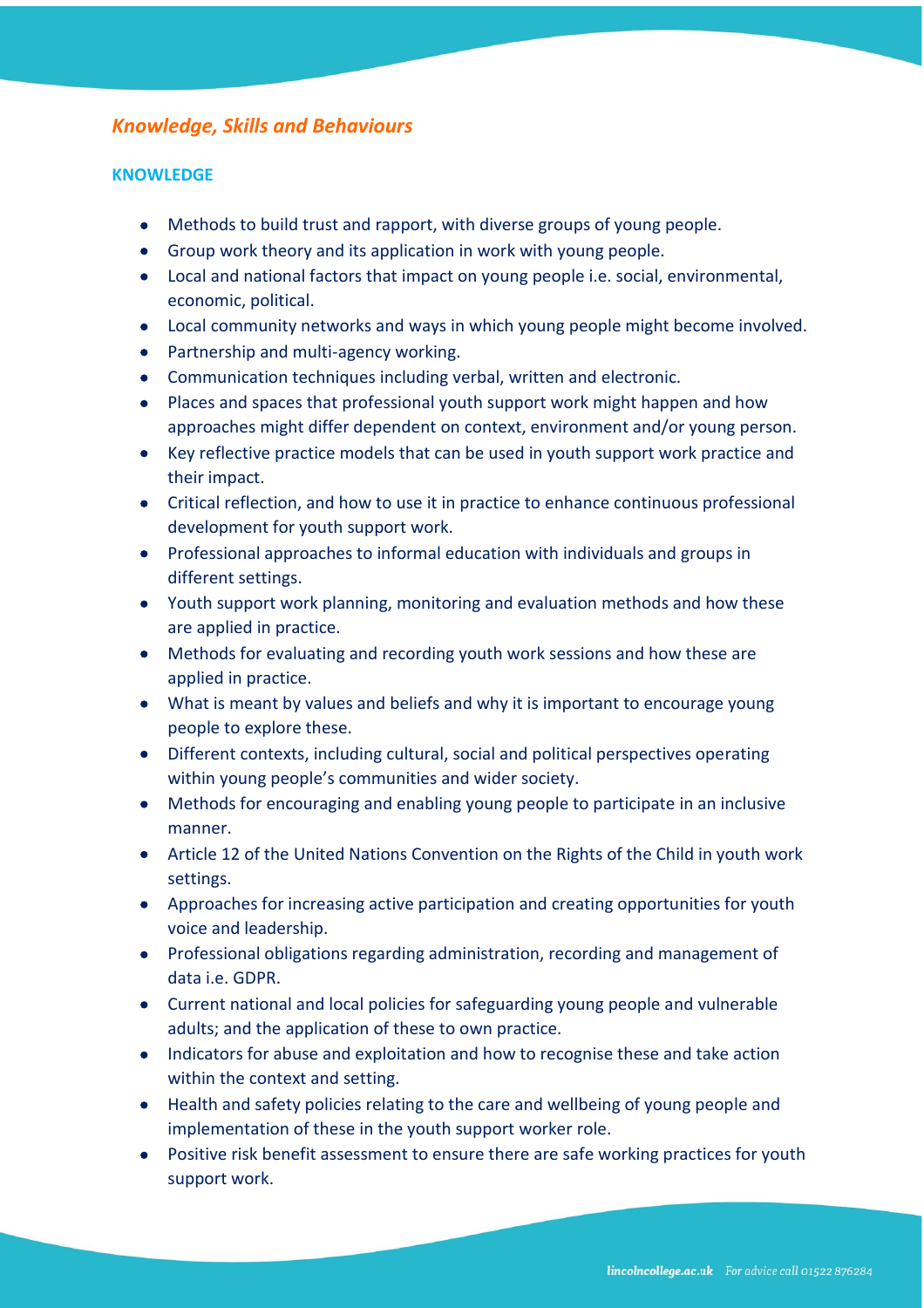- How to collect and use sources of information in order to demonstrate the impact and benefits of youth support work.
- Systems and procedures relevant to the role and setting.
- First line management styles that are supportive and developmental for volunteers and assistant youth support workers.
- Limits of professional behaviour boundaries in line with organisational policies and procedures.

#### **SKILLS**

- Recognise, manage and reflect upon relational boundaries in professional youth support work.
- Communicate with stakeholders internal and/or external.
- Facilitate the learning and development of young people.
- Encourage the participation of young people in developing their own learning.
- Facilitate activities and techniques to use with young people that promote selfconfidence and build self-esteem and resilience.
- Reflect individually and through supervision on practice in line with daily tasks to enhance the support young people receive.
- Monitor and record the outcomes of own practice to identify areas for development and improvement.
- Appropriately manage behaviour boundaries in line with organisational policies.
- Plan youth support work programmes and sessions.
- Lead youth support work programmes and sessions.
- Evaluate youth support work programmes and sessions.
- Enable young people to express their views, aspirations, needs and concerns appropriately in line with youth support work principles.
- Identify, appropriately challenge and act upon oppressive or discriminatory attitudes, behaviours and situations.
- Support young people to participate in planning, organising, delivering and evaluating youth work activities and programmes, and engaging on issues of importance to them.
- Embeds in own practice a commitment to the rights of young people.
- Apply safeguarding procedures and protocols.
- Work within the parameters of organisational, local and national health and safety, child protection, data protection and equalities policies and procedures.
- Participate in risk assessments and manage risk and risk benefits within the workplace.
- Record all health and safety risks and take the correct actions to ensure the safety of all young people.
- Complete administrative responsibilities e.g., signing in young people, risk assessments and recording activities.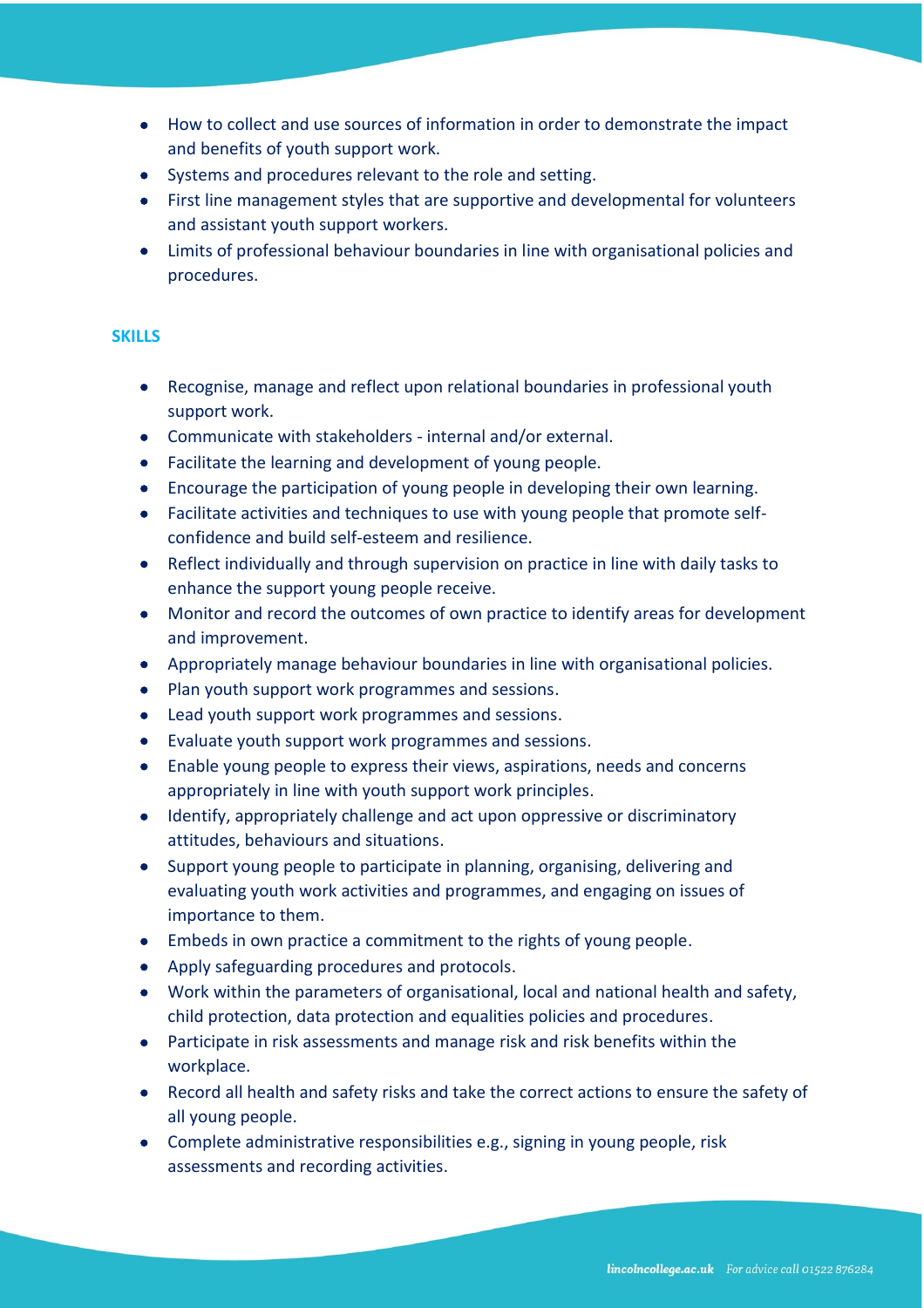- Manage budgets and resources.
- Manage individuals in line with organisational procedures.
- Work with and maintain professional behaviour boundaries when working with young people.

#### **BEHAVIOURS**

- Work in an anti-oppressive, anti-discriminatory manner.
- Promote acceptance and understanding of others.
- Support positive engagement in activities.
- Uphold principles and values of youth work practice.
- Celebrate success and the journey of young people individually and collectively.
- Respect young people's rights to make their own decision about involvement with youth work.
- Promote the values of justice, fairness and equality.
- Take a positive interest in young people's concerns, ideas and interests.
- Promote the development of political and social education for and with young people.
- Compliance with relevant policies and procedures.

## *Assessment*

Assessment is done through a combination of practical tasks, written assignments, oral discussions and online tests throughout the programme. To ensure that we can support you to meet these, we will complete an in-depth initial skills analysis to ensure that we can tailor our delivery to meet these unique requirements. We will then use the most relevant delivery methods to support your learners which include:

- One to one coaching from a dedicated, professional assessor/instructor allocated to the learner for the duration of the programme.
- Work based assignments and projects to be completed in an e-portfolio. Case studies and in College course days as and when required for each learner.
- Job shadowing and mentoring.
- Review of progress every  $4 10$  weeks.
- Employer led in house training.
- Independent learning and research as directed by the assessor/instructor.

## *End Point Assessment*

There will be an End Point Assessment (EPA) as the final stage of an Apprenticeship. The Apprentice must demonstrate their learning to an independent end point assessor and the overall grade available is distinction, pass or fail.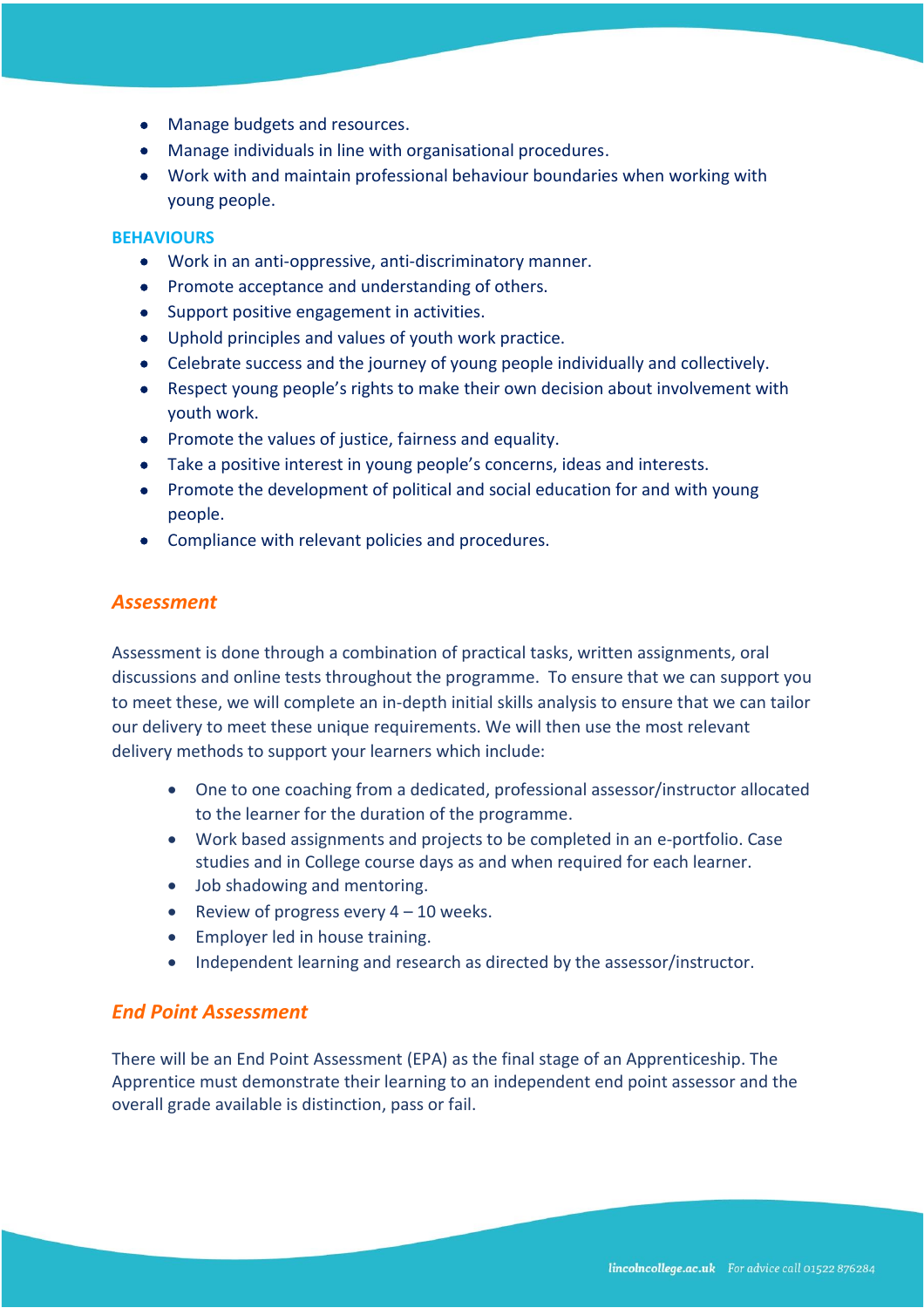#### **End-Point Assessment includes:**

#### **Observation with questions:**

An observation with questions involves an independent assessor observing and questioning an apprentice undertaking work, as part of their normal duties, in the workplace. This allows for a demonstration of the KSBs through naturally occurring evidence. The observation must be of an apprentice completing their usual work and simulation is not permitted.

Apprentices must be observed by the independent assessor completing work under normal working conditions.

The independent assessor will ask questions in relation to underpinning knowledge or where an opportunity to observe an activity has not naturally occurred. This assessment method includes two components:

- a session plan and risk assessment completed post-gateway
- an observation with questioning

#### **Professional discussion underpinned by a portfolio of evidence:**

This assessment will take the form of a professional discussion which must be appropriately structured to draw out the best of the apprentice's competence and excellence and cover the KSBs assigned to this assessment method. A professional discussion is a two-way discussion which involves both the independent assessor and the apprentice actively listening and participating in a formal conversation. It gives the apprentice the opportunity to make detailed and proactive contributions to confirm their competency across the KSBs mapped to this method.

## *Qualifications*

Level 3 Diploma Youth Work Practice

#### *Progression*

This standard aligns with the following professional recognition:

• Youth Support Worker status recognition by: National Youth Agency Education, Training and Standards Committee on behalf of Joint Negotiating Committee for Youth and Community Workers.

## *Fees*

As an Apprentice, you will pay no course fees. However, your employer may have to pay towards your training as well as providing you with a wage. All Apprentices must receive a minimum wage of £4.30 per hour within their first year of training from their employer, although they can, and often do, pay more. In the second and subsequent years of an Apprenticeship programme, the national minimum wage for your age would apply.